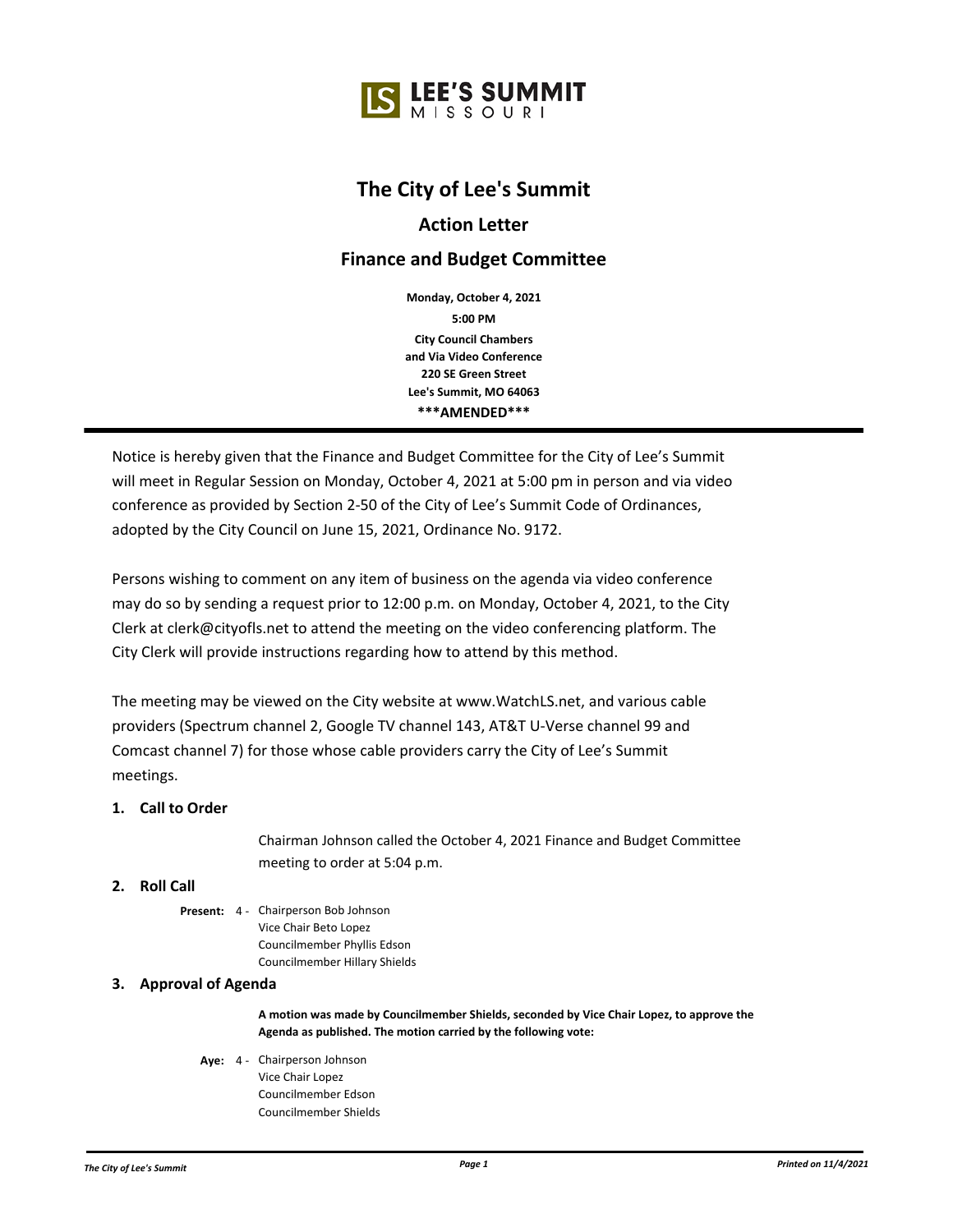#### **4. Public Comments**

There were no public comments.

#### **5. Business**

**A.** [2021-4412](http://lsmo.legistar.com/gateway.aspx?m=l&id=/matter.aspx?key=7017) Approval of the September 2, 2021 Finance and Budget Committee Action Letter.

> **A motion was made by Councilmember Edson, seconded by Councilmember Shields, to approve the Action Letter dated September 2, 2021. The motion carried by the following vote:**

- Aye: 4 Chairperson Johnson Vice Chair Lopez Councilmember Edson Councilmember Shields
- **B.** [2021-4383](http://lsmo.legistar.com/gateway.aspx?m=l&id=/matter.aspx?key=6986) Investment Portfolio Report for the quarter ended June 30, 2021

#### **This Report was received and filed.**

**C.** [BILL NO.](http://lsmo.legistar.com/gateway.aspx?m=l&id=/matter.aspx?key=6965)  21-204 An Ordinance approving an Agreement with CityView, a division of Harris Computer Corporation, for a three-year term for the provision of software maintenance and support services and authorizing the City Manager to execute the same on behalf of the City. (F&BC 10/4/21)

> **A motion was made by Vice Chair Lopez, seconded by Councilmember Edson, that TMP-2032 be recommended for approval to the City Council. The motion carried by the following vote:**

- Aye: 4 Chairperson Johnson Vice Chair Lopez Councilmember Edson Councilmember Shields
- **D.** [BILL NO.](http://lsmo.legistar.com/gateway.aspx?m=l&id=/matter.aspx?key=6966)  21-205 An Ordinance approving an Enterprise Agreement with Environmental Systems Research Institute, Inc. for unlimited licensing and software maintenance services, and authorizing the City Manager to execute the same on behalf of the City. (F&BC 10/4/21)

**A motion was made by Councilmember Shields, seconded by Councilmember Edson, that item TMP-2033 be recommended for approval to the City Council. The motion carried by the following vote:**

- Aye: 4 Chairperson Johnson Vice Chair Lopez Councilmember Edson Councilmember Shields
- **E.** [BILL NO.](http://lsmo.legistar.com/gateway.aspx?m=l&id=/matter.aspx?key=7031)  21-206 An Ordinance approving Amendment No. 3 to the Budget for the Fiscal Year ending June 30, 2022, as adopted by Ordinance No. 9184 and Ordinance No. 9187, by amending the authorized expenditures for the General Fund, the Entitlement Fund, and the Fleet Operations Fund for the City of Lee's Summit, Missouri. (F&BC 10/4/21)

**A motion was made by Councilmember Edson, seconded by Councilmember Shields, that item TMP-2057 be recommended for approval to the City Council. The motion carried by the following vote:**